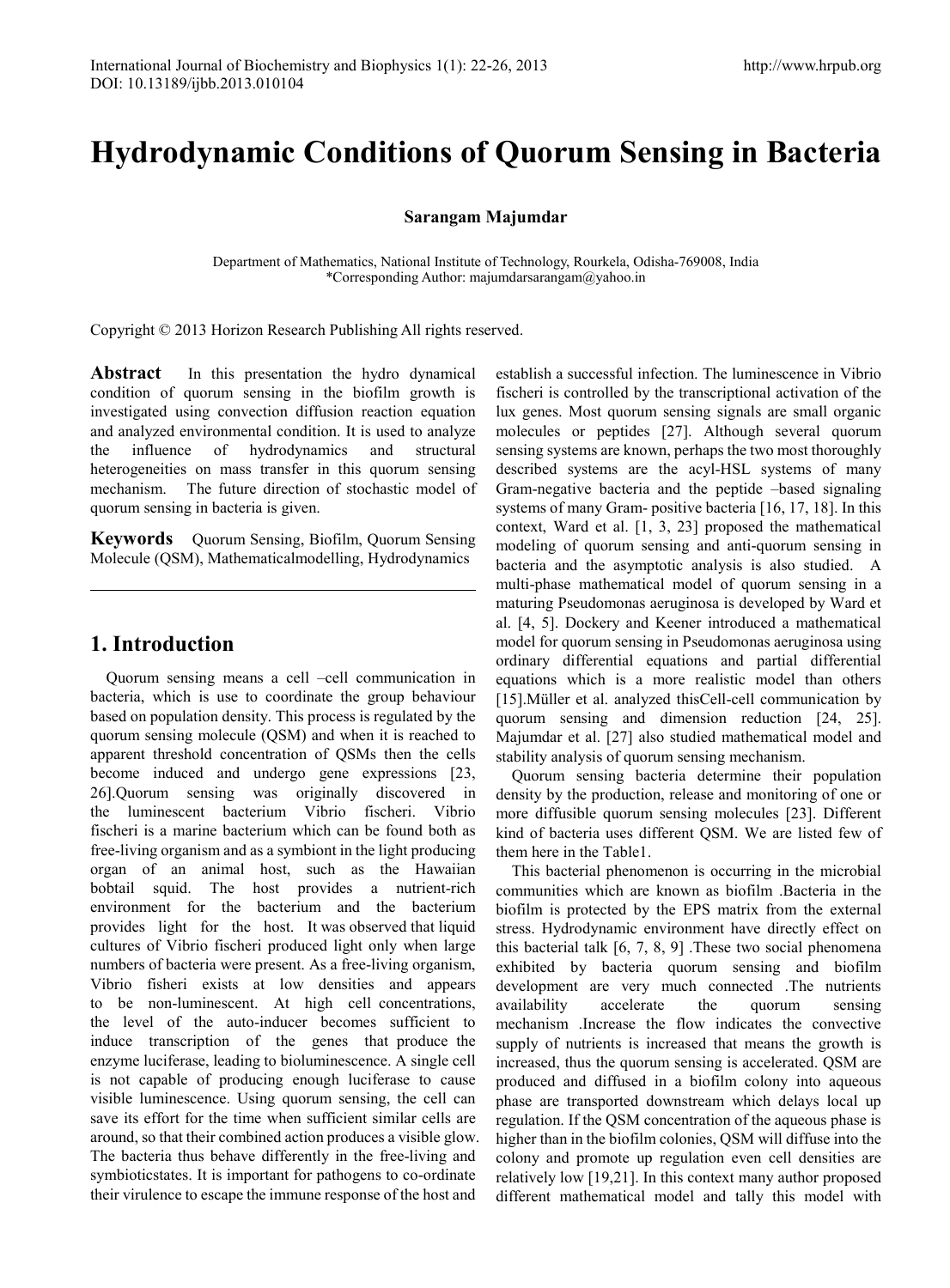experimental data. Isaac Klapper and Jack Dockery introduced mathematical description of microbial biofilms [22]. Alpkvist et al. [2] studied three-dimensional biofilm model with individual cells and continuum EPS matrix. Chopp et al. [10, 11, 12] analyzed mathematical model of quorum sensing in a growing P. aeruginosa biofilm and dependence of quorum sensing on the depth of a growing biofilm.Cogan developed a two-fluid model of biofilm disinfection [13, 14].In this paper we want to investigate the

environmental conditions like hydrodynamics and nutrients availability, affective mass transfer and conversion process. These factors are very important in the formulation of quorum sensing and the biofilm formation .We are also draw an outline of future perspectives of the stochastic model of quorum sensing and biofilm growth which is very essential to find out the effect of noise in this spatiotemporal phenomena .This mathematical model of quorum sensing mechanism also investigates the origin of this noise.

**Table 1.** Structures of Some Quorum Sensing Signal Molecules

| Signal                            | <b>Structure</b>                   | Organisms                                                                      |
|-----------------------------------|------------------------------------|--------------------------------------------------------------------------------|
| C4-HSL (an AHL)                   |                                    | Aeromonas hydrophila,<br>Pseudomonas aeruginosa                                |
| C6-HSL                            |                                    | Erwinia carotovora,<br>Pseudomonas<br>aureofaciens, Yersinia<br>enterocolitica |
| 3-Oxo-C6-HSL                      |                                    | E. carotovora, Vibrio<br>fischeri, Y. enterocolitica                           |
| 3-Oxo-C8-HSL                      | Ï<br>Ĥ                             | Agrobacterium<br>Tumefaciens                                                   |
| Autoinducing Peptide<br>$(AIP)-I$ | Met<br>Tyr-Ser-Thr-Cys-Asp-Phe-Ile | Straphylococcus aureus<br>Group I strains                                      |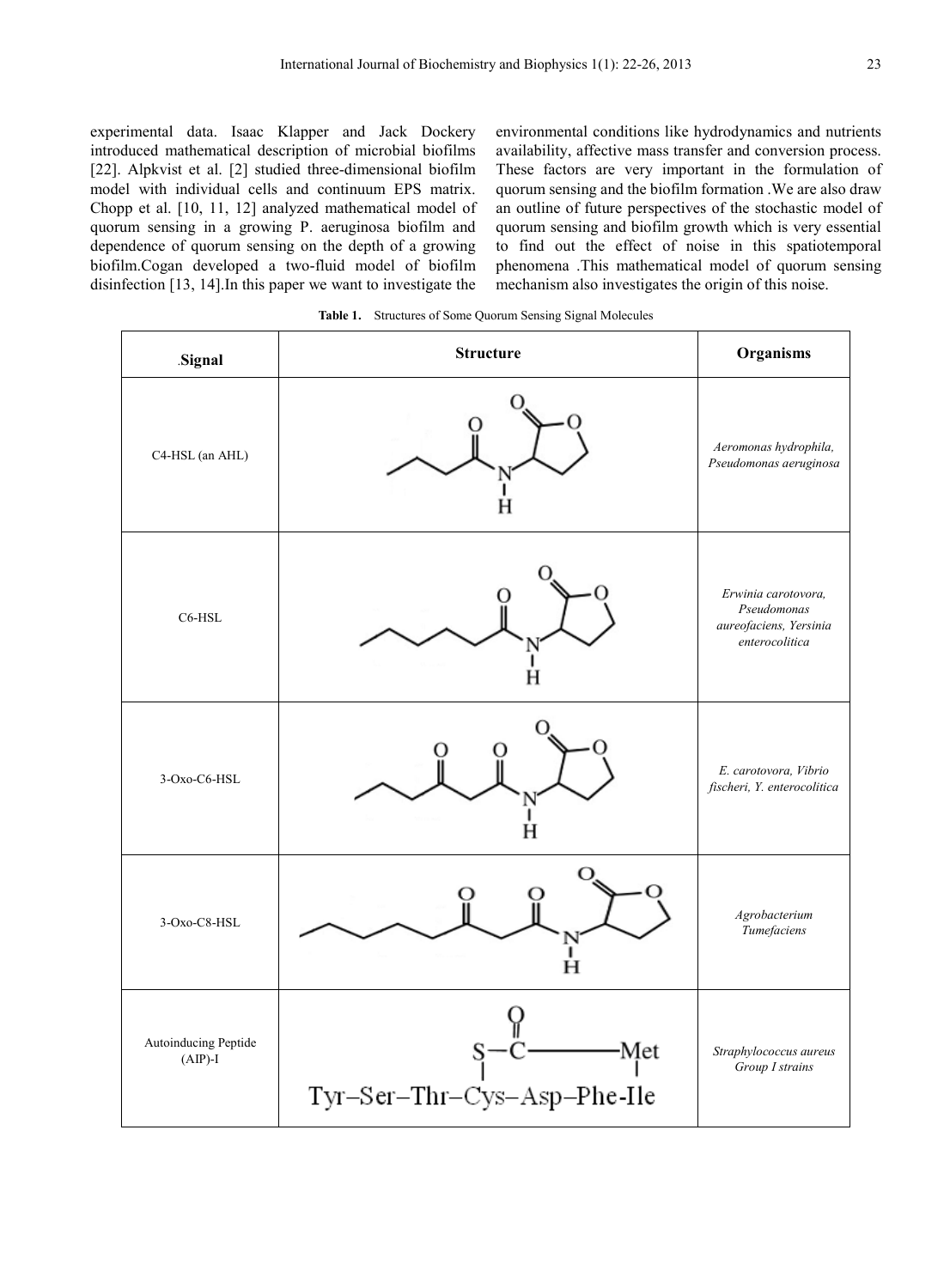

**Figure 1.** Schematic illustration of quorum sensing system of *V.fischeri*

# **2. Mathematical Model**

Now we introduce a mathematical model which focuses on the hydro dynamical conditions of quorum sensing. Based on the some assumptions that the quorum sensing system not only involving the production of only one QSM but also to the primary QSM of multiple QSM quorum sensing system[23] .Our model is to assume a well-mixed population of cells and convection diffusion reaction equation describes the hydrodynamic environment of the quorum sensing mechanism in the biofilm growth. Let *A* be the QSM concentration in the fluid, *D* denote the diffusion coefficient,  $\theta$  be the average velocity of the OSM and *R* describes sources of the QSM concentrations.

$$
\frac{\partial A}{\partial t} = \nabla(D\nabla A) - \nabla \cdot (\boldsymbol{\vartheta} c) + R \tag{1}
$$

with boundary condition  $\Omega$ .

The hydrodynamic flow field is supported by the incompressible Navier- Stokes equations and the continuity equations for the conservation of liquid mass.

#### **3. Discussions**

Physical configurations can be described by different characteristic quantities of their fluxes, forces and geometrical shapes. This quorum sensing system is studied by these characteristic ratios.Area enlargement (Ae) refers the geometrical structure of this system .Reynolds number(Re) ,Schmidt number (Sc) , Peclet number (Pe) are refer environmental conditions that means hydrodynamic and the nutrients availability of the systems and Sherwood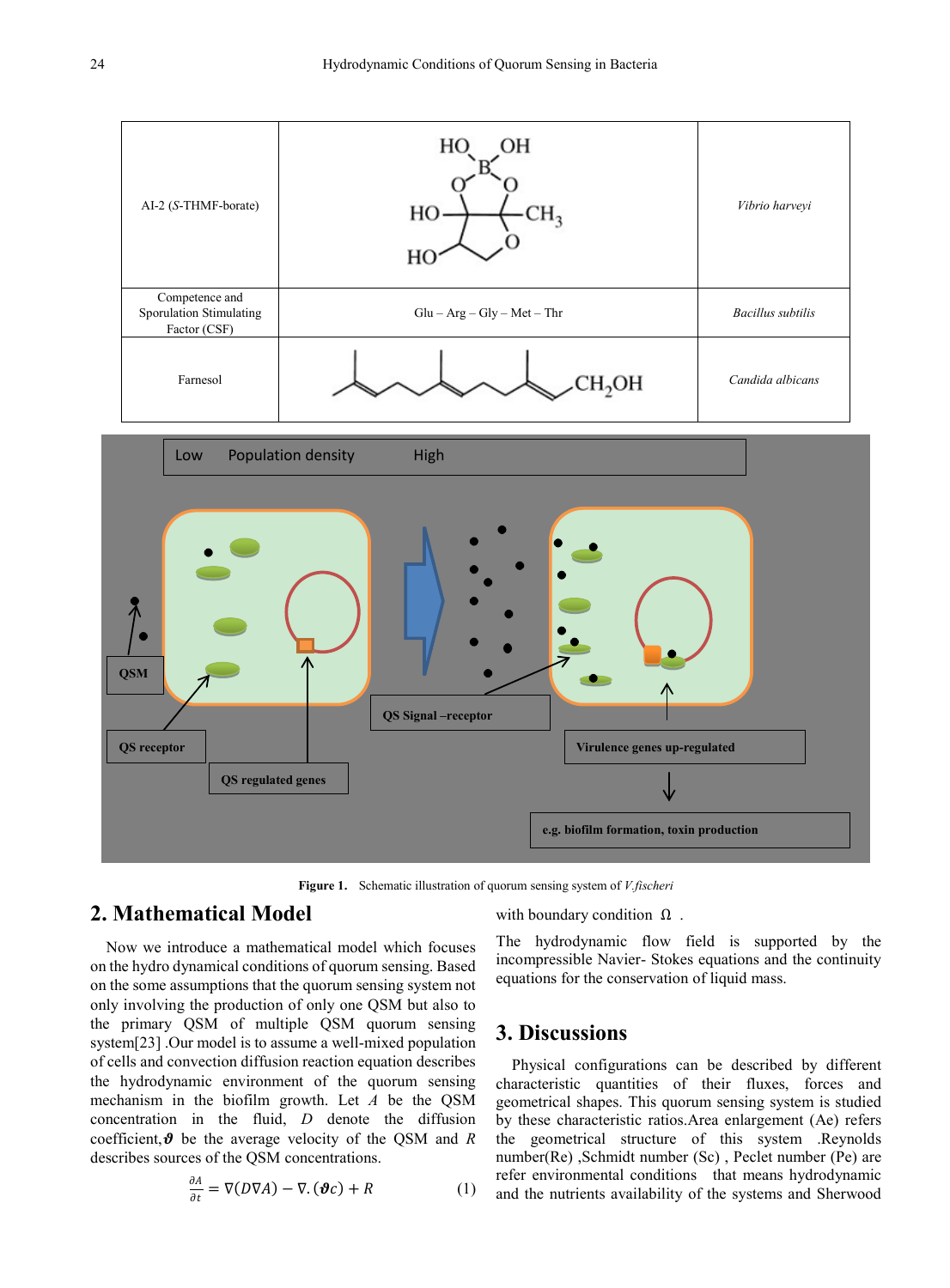number (Sh)quantifies mass transfer[21].

 $\frac{\partial A}{\partial t} = 0$  gives the steady state behavior of the quorum sensing system .The equation (1) is directly connected with the equation of continuity where  $-D\nabla A$  term comes from the Fick's First law which is known as diffusive flux that arise due to diffusion .on the other hand  $(\theta c)$  term is known as advective flux  $D, \theta$ , R are vary in space and time that is why we can also consider the Rayleigh–Bénard convection.

When  $R=0$  then the equation (1) becomes a stochastic differential equation.  $R=0$  means there is no reaction takes place and this equation describes the motion of QSM where the A describes the probability distribution of QSM is also equivalent to Langevin equation. In the Langevin equation there is a noise term and this noise is regulated the quorum sensing mechanism [20].

# **4. Conclusions**

Mass transfer and the environmental conditions are analyzed in this mathematical approach of quorum sensing system. This system is also influenced by the bulk flow. The convection diffusion reaction equation with  $R=0$  is nothing but a stochastic differential equation which is equivalent to Langevin equation. This Langevin equation has potential to describe the source of noise and the noise regulated quorum sensing.

### **Acknowledgements**

Author would like to thank Prof. Dr. U. Nackenhorsts Prof. Dr. Insa Neuweiler and reviewers for their valuable comments.

#### **REFERENCES**

- [1] Anguige K, King JR, Ward JP, Williams P: Mathematical modelling of therapies targeted at bacterial quorum sensing. Mathematical Biosciences, 192:39-83. (2004)
- [2] Alpkvist E, Picioreanu C, van Loosdrecht MCM, Heyden A: Three-dimensional biofilm model with individual cells and continuum EPS matrix. Biotechnology and Bioengineering, 94(5):961-979. (2006)
- [3] Anguige K, King JR, Ward JP: Modelling antibiotic and anti-quorum sensing treatment of a spatially structured Pseudomonas aeruginosa population. Journal of Mathematical Biology, 51:557-594. (2005).
- [4] Anguige K, King JR, Ward JP: A multi-phase mathematical model of quorum sensing in a maturing Pseudomonas aeruginosa biofilm. Mathematical Biosciences, 203(2):240-276. (2006)
- [5] Brown, S. P. & Johnstone, R. A. 2001 Cooperation in the dark: signalling and collective action in quorum-sensing bacteria.

Proc. R. Soc. B 268, 961–965. (2001)

- [6] Characklis, W. G. and K. C. Marshall, Biofilms, New York: John Wiley & Sons, Inc. (1990).
- [7] Characklis WG. , Biofilm Development and Destruction. Electric Power Research Institute. Technical report: EPRI CS- 1554, (1980).
- [8] Costerton JW, Z Lewandowski, DE Caldwell, DR Korber and HM Lappin- Scott., Microbial biofilms. Annu Rev Microbiol 49: 711 – 745,(1995).
- [9] Costerton JW, P Stewart and EP Greenberg., Bacterial biofilms: a common cause of persistent infections. Science 284: 1318–1322, (1999).
- [10] Chopp DL: Simulating bacterial biofilms. In Deformable Models. Edited by: Suri JS, Farag AA. Berlin-Heidelberg: Springer;1-31, (2007).
- [11] Chopp DL, Kirisits MJ, Parsek MR, Moran B: A mathematical model of quorum sensing in a growing P. aeruginosa biofilm. Journal of Industrial Microbiology and Biotechnology, 29(6):339-346,( 2002).
- [12] Chopp DL, Kirisits MJ, Parsek MR, Moran B: The dependence of quorum sensing on the depth of a growing biofilm. Bulletin of Mathematical Biology, 65(6):1053-1079,(2003).
- [13] Cogan NG: A two-fluid model of biofilm disinfection. Bull Math Biol, 70(3):800-819, (2008).
- [14] Cogan NG, Keener JP: The role of the biofilm matrix in structural development. IMA Mathematical Medicine and Biology, 21(2):147-166, (2004).
- [15] Dockery JD and JP Keener. A mathematical model for quorum sensing in Pseudomonas aeruginosa. Bull Math Biol 63: 95– 116. (2001).
- [16] Demuth DR, Lamont RJ: Bacterial cell-to-cell communication Cambridge: Cambridge University Press; (2006).
- [17] Fuqua, C., S. C. Winans and E. P. Greenberg Census and concensus in bacterial ecosystems: The luxR-luxI family of quorum-sensing transcriptional regulators. Annu. Rev. Microbiol. 50, 727–751. (1996).
- [18] Fuqua C and EP Greenberg. Self-perception in bacteria: quorum sensing with acylated homoserine lactones. Curr Opin Microbiol 1: 183– 189. (1998).
- [19] Frederick MR, Kuttler C, Hense BA, Müller J, Eberl HJ: A mathematical model of quorum sensing in patchy biofilm communities with slow background flow. Canadian Applied Mathematics Quarterly, 18(3):267-298. (2011).
- [20] Gardiner C (1996) Handbook of stochastic methods: For physics, chemistry and the natural sciences, Springer Verlag, Berlin.
- [21] H.J.Eberl, C.Picioreanu, J.J. Heijnen, M.C.M van Loosdrecht, A three-dimensional numerical study on the correlation of spatial structure, hydrodynamic condition, and mass transfer and conversion in biofilms, Chemical Engineering Science 55(2000),pp. 6209-6222.
- [22] Isaac Klapper and Jack Dockery, MathematicalDescription of Microbial Biofilms,Society for Industrial and Applied